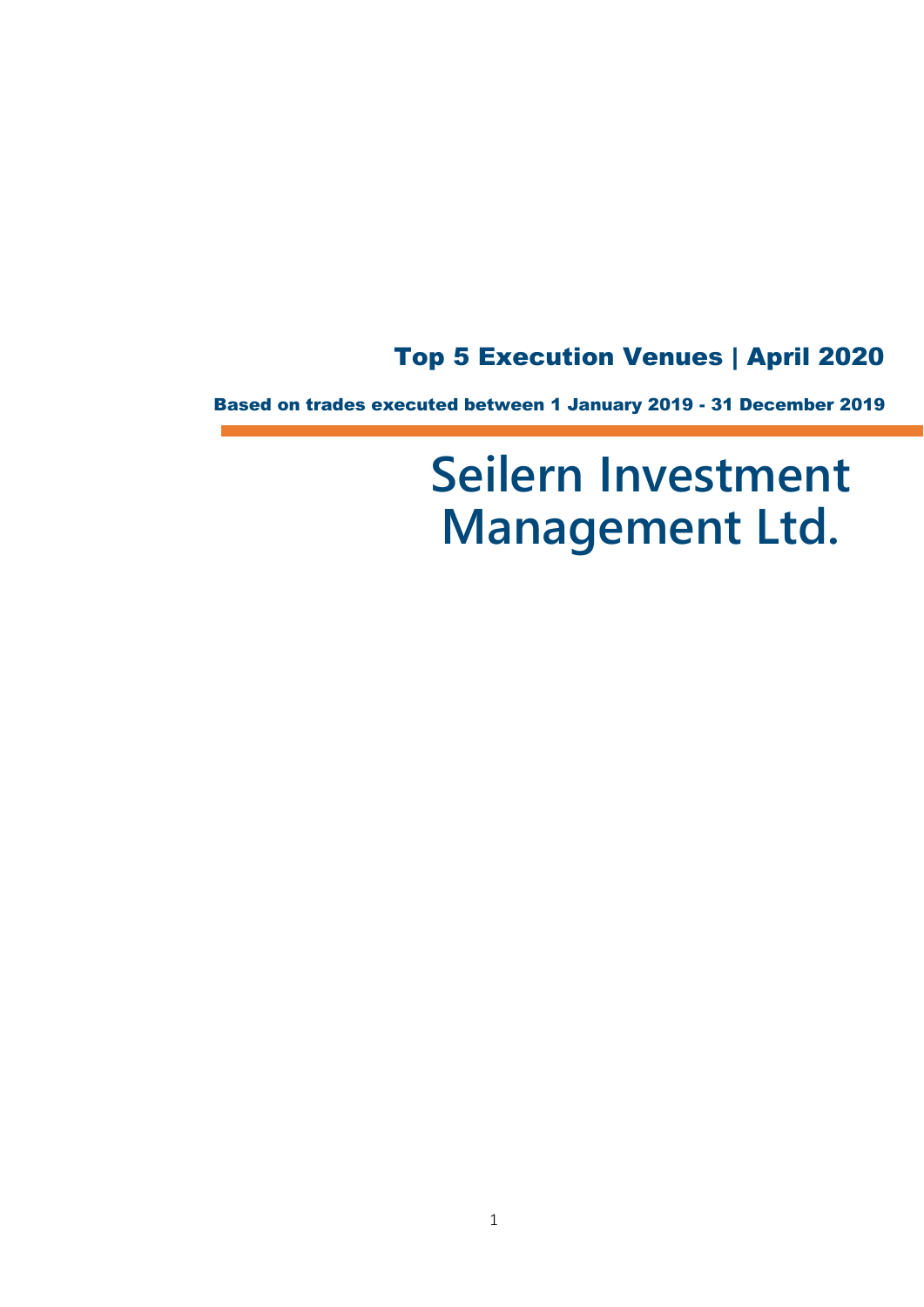

# Introduction

í

Seilern Investment Management Ltd (hereinafter as "SIM", "we", "our") is authorised and regulated by the Financial Conduct Authority (the "FCA"). SIM has in place an Order Execution Policy ("the Policy") which is available [here.](file://///SI-CTERA.SI.local/Company%20Share/5.%20COMPLIANCE/3.%20POLICIES%20&%20PROCEDURES/POLICIES%202020/SIM%20-%20Best%20Execution%20Policy%202020.pdf) The Policy is updated at least annually or when a material change is proposed. The Policy applies to SIM's professional clients and to all financial instruments dealt in the course of carrying out investment management business in the European Economic Area (the "EEA").

On an annual basis, SIM is required to publish a disclosure on the execution venues we use for each class of MiFID II financial instrument and other specific information on the quality of execution in accordance with the requirements of Regulatory Technical Standard 28 (RTS 28) of the MiFID II Regulations and Article 65(5) of the MiFID II Delegated Regulations.

This report identifies the top five execution venues where we execute client orders in the preceding year detailing the trading volumes and the quality of these execution venues. The report will assess our best execution decisions quantitatively and qualitatively.

# Quantitative Assessment

SIM trades in two types of financial instruments:

- i. Equities, which are traded via its execution brokers; and
- ii. Foreign exchange forwards, which are executed by the funds' depositary in a passive hedging program or by the segregated mandates' custodians. We do not trade currencies on any execution venue but enter into bi-lateral FX contracts. Consequently, FX is solely traded for hedging purposes.

SIM operates only on discretionary mandates; as such clients will not give SIM specific client instructions in relation to their orders. SIM as the investment advisor is responsible for the investment decisions for and on behalf of its client. SIM will therefore never accept or take a directed order, nor will it accept any instructions to route orders to a client's preferred venue.

In the past year, SIM has only processed market orders on a high touch basis. Thus, giving mandate to the execution broker to find the best or most adequate venue to execute its orders in a speedy manner, as previously mentioned. The result is that the entirety of SIM's orders tends to be aggressive orders. The broker has various means to execute an order by either entering an order manually, match a buy or sell in his own book or use an algorithmic function. For future reference, SIM may also, at its discretion, enter price orders, good till cancel orders, day orders or volume orders that may be construed as either passive or aggressive orders.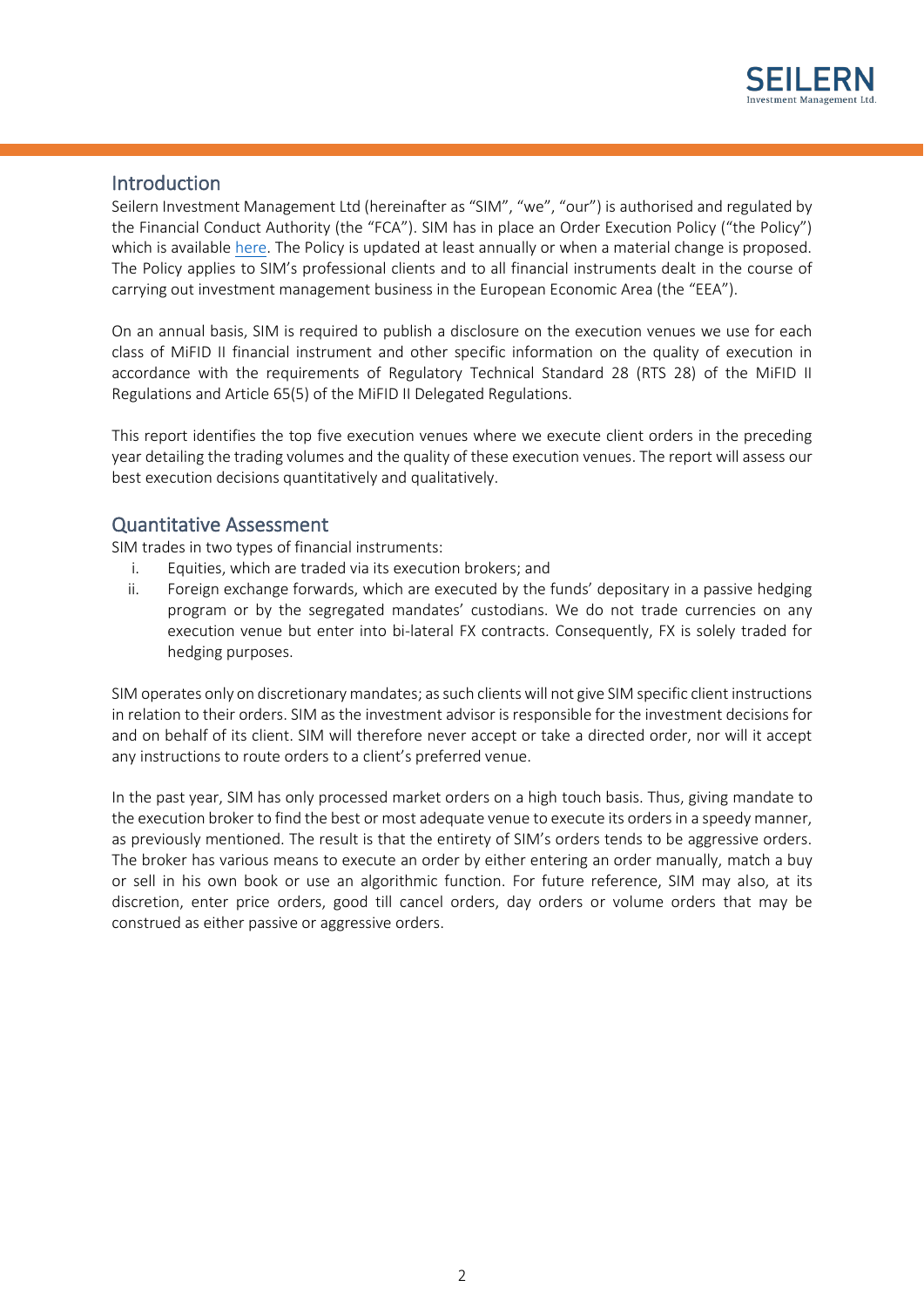

| Ranking                                                                      |                                |                          |                      |                              |                              |
|------------------------------------------------------------------------------|--------------------------------|--------------------------|----------------------|------------------------------|------------------------------|
| <b>Class of instruments</b>                                                  | Equities                       | Equities                 | Equities             | Equities                     | Equities                     |
| Name of venue                                                                | Sanford C. Bernstein & Co. LLC | Redburn (Europe) Limited | Jefferies LLC        | Sanford C. Bernstein Limited | Jefferies International Ltd. |
| MIC or LEI                                                                   | 54930017JYZHT7D5CO04           | 213800PKEJQZQXQCOJ04     | 58PU97L1C0WSRCWADL48 | 54930049G8WQ5OOUSD19         | S5THZMDUJCTQZBTRVI98         |
| Proportion of volume traded as a<br>percentage of total in that class        | 62.61%                         | 22.68%                   | 12.29%               | 0.47%                        | 1.94%                        |
| Proportion of orders executed as<br>percentage of total in that class        | 40.96%                         | 23.88%                   | 28.35%               | 2.24%                        | 4.57%                        |
| <b>Passive orders</b>                                                        | 0%                             | 0%                       | 0%                   | 0%                           | 0%                           |
| <b>Aggressive orders</b>                                                     | 100%                           | 100%                     | 100%                 | 100%                         | 100%                         |
| <b>Directed orders</b>                                                       | 0%                             | 0%                       |                      | 0%                           |                              |
| Notification if <1 average trade<br>per business day in the previous<br>year | <b>NO</b>                      | N <sub>O</sub>           | <b>NO</b>            | <b>NO</b>                    | <b>NO</b>                    |

Period from 1 January 2019 to 31 December 2019

#### Proportion of Orders Executed: Deals in a specific stock with a specific broker. For SIM, this is the number of trades

#### Volume of Orders Traded: The market value of all orders in that asset class, placed with a specific broker. For SIM this is the gross consideration.

#### Definitions

j

- i. A passive order, or if the order is transacted a passive fill, happens when you add liquidity to the market. This happens when a trader enters a bid below the offer price or enters an offer above the bid price. The advantage of entering passive orders is that the trader is not giving up the spread in price.
- ii. An aggressive stock market order is one that removes liquidity posted to the books. Usually an aggressive order crosses the Bid– Ask spread. In other words, an aggressive buy order will be priced on the offer or higher, and an aggressive sell order will be priced on the bid or lower.
- iii. Directed Order is a customer order to buy or sell securities, wherein the customer gives specific instructions to the broker or dealer for the order to be routed to a particular exchange or venue for execution. SIM operates on a discretionary basis and does not take any directed orders.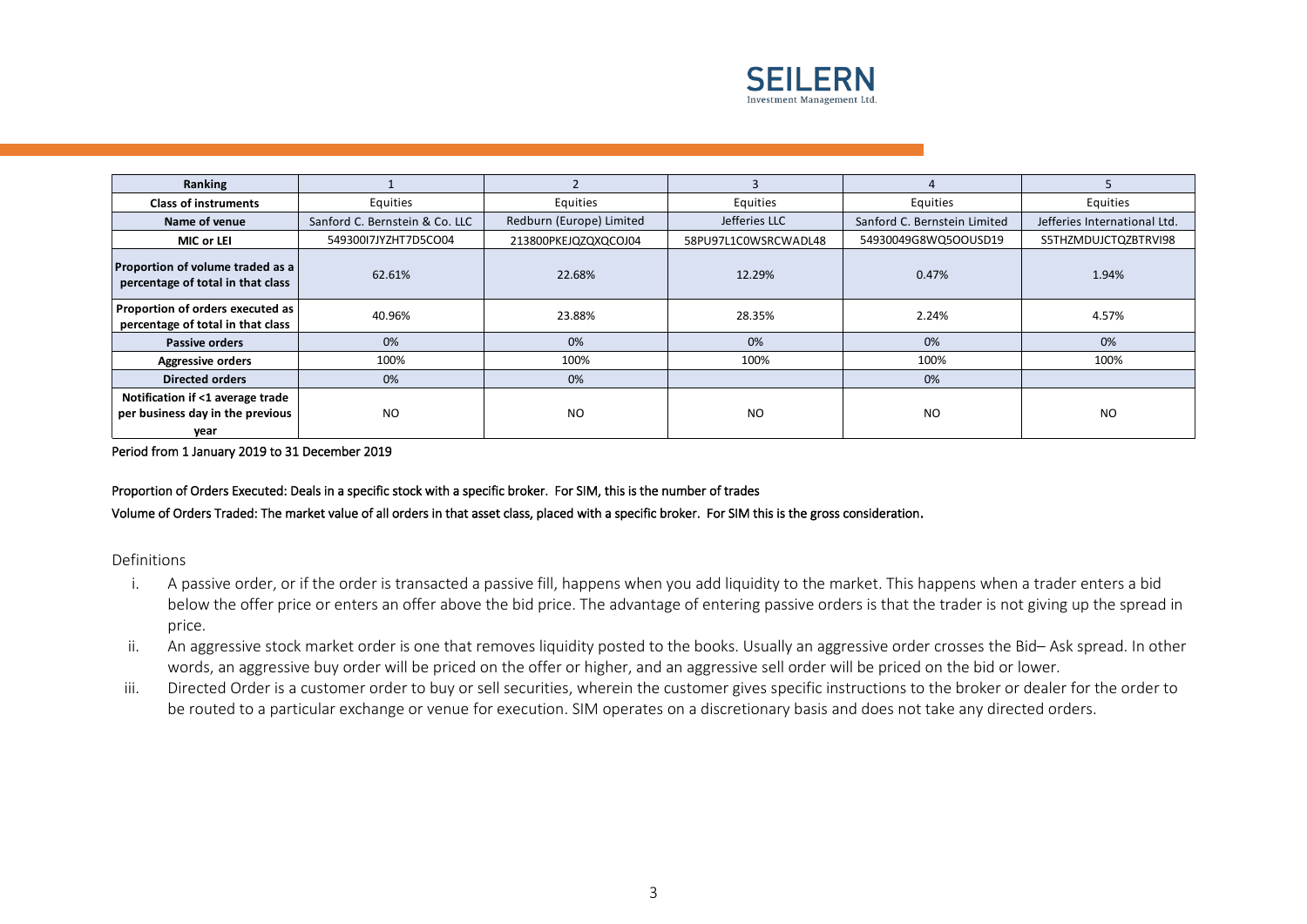

# Qualitative Assessment

# The relative importance SIM gave to the execution factors including qualitative factors when assessing the quality of execution.

The orders that are sent to the trading desk all have a unique character that is determined by the investment team that originate the orders. At SIM, we consider all execution factors, but in most cases the price achieved, and costs incurred will be the primary execution considerations. However, in circumstances where we are trading a less liquid security, the sourcing of liquidity in the appropriate size and likelihood of execution may be of equal importance as the price and cost. There may also be instances whereby speed to market and the ability to complete an order quickly are of increased importance.

## Conflict of interest, common ownerships with respect to any execution venue

SIM has no close links nor direct shareholding between SIM and its brokers. There are currently no conflicts of interests nor any soft commission agreements between SIM and its brokers.

## Specific arrangements with any execution venue

There are no specific arrangements between SIM and any of the execution venues it may use. SIM uses intermediaries to operate on these exchanges and as such SIM does not receive any discounts, any rebate or any other non-monetary benefit.

#### Factors that may have led to a change in the execution venues

Brokers are subject to ongoing monitoring process based on our Broker and Other Trading Intermediaries Policy. This includes, but is not limited to, the brokers credit worthiness, financial stability, a review of the performance of execution services by the broker and the brokers ability to trade effectively on behalf of SIM. Over the course of the next year, this monitoring will also include the RTS 27 and RTS 28 submissions published by the relevant execution venues as well as reviewing each Brokers FCA authorisation together with its financial reports, conflict of interest policies and Best Execution reports and policies as they become available.

SIM's prime concern and aim is the protection of its clients interest. In using a high touch process, SIM delegates market entry to its brokers in order to yield a swift execution as close as to the intended price. SIM has not changed its brokers in the considered year.

#### Order execution differences according to client categorisation

SIM only operates for and on behalf of institutional and professional investors. It does not differentiate between the clients, each of which is treated equally on all stages of the investment process.

# Data or tools used to assess the quality of execution including any data published under Delegated Regulation (EU) 2017/575 (RTS 27)

SIM uses broker TCA reports and in-house analysis by the firm's trader to assess the quality of its execution. In addition, SIM has acquired a third-party TCA provider in order for SIM to produce our own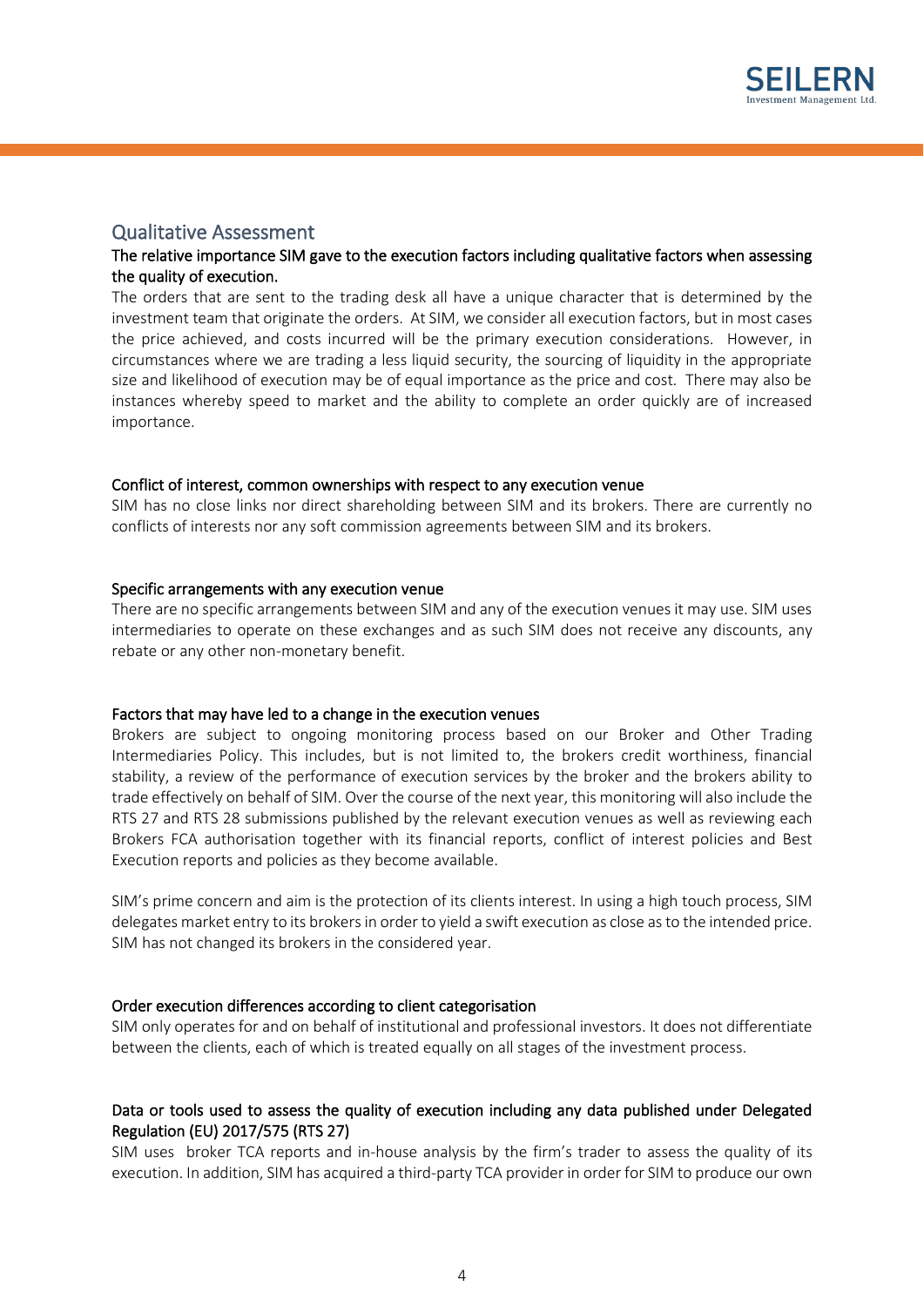

TCA report. The provider will monitor the firm's trading performance to conduct an analysis of orders and executions down to depth of market available and volumes around the times of trade to assesss how SIM achieves best execution. The RTS 28 reports will be constructed by the TCA providerfor the subsequent year who will provide SIM with best execution reports including Overall Execution Quality Reports and Outlier Reports of trading activity.

# Use of a consolidated tape provider established under Article 65 of Directive 2014/65/EU

This is not applicable as SIM does not use the service of a consolidated tape provider.